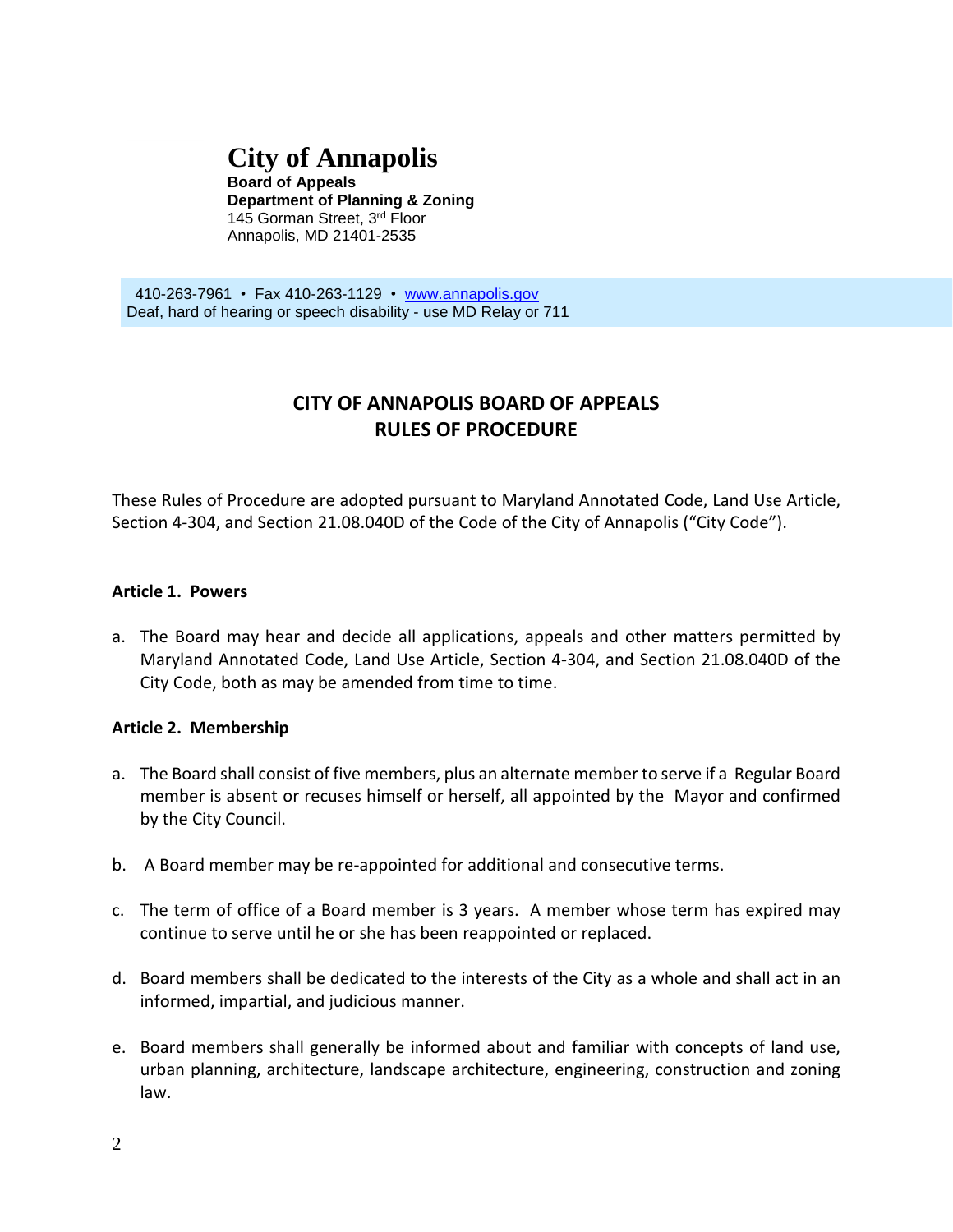- f. The Mayorshall appoint a person to fill the unexpired term of any Board member who resigns from the Board, is removed from the Board and has exhausted all legal remedies, or is unable to complete his or her term for any other reason, including but not limited to incapacity or death.
- g. The Board shall elect one member as Chair and one member as Vice Chair. The Chair shall preside at all meetings of the Board, and in the Chair's absence the Vice Chair shall preside and, in the absence of the Chair and Vice Chair, the senior most member of the Board shall preside with all powers of the Chair.
- h. The election of the Chair and Vice Chair shall occur at the first meeting in January of each year.

#### **Article 3. Board Member Standards of Conduct**

- a. No Board member shall allow bias or prejudice to affect his or her ability to exercise fairness and reason in any proceeding before the Board.
- b. No Board member shall represent any applicant, appellant, or member of the general public before the Board.
- c. No former Board member shall represent any applicant, appellant, or member of the general public before the Board for at least one year after the date the Board member's service on the Board has ended.
- d. A Board member may represent himself or herself before the Board on any application or appeal that he or she has filed, but may not participate as a Board member.
- e. A Board member shall note on the record, before any proceeding before the Board commences, or as soon as he or she realizes after a proceeding has commenced, that he or she has a conflict of interest or may have an appearance of a conflict of interest, and shall describe on the record the conflict of interest or appearance of a conflict of interest. If the Board member believes, as a result, that he or she cannot make any decision related to the proceeding in a fair and impartial manner, he or she shall recuse himself or herself from participating in the proceeding.
- f. If an applicant or appellant in a proceeding requests that a Board member recuse himself or herself, they shall state for the record the reason for doing so. The Board member shall recuse himself or herself, unless, after hearing from the parties, the Board member affirms he or she can still make fair and impartial decisions related to the proceeding. A majority of the Board must accept or override a decision of a Board member not to recuse himself or herself and shall state for the record the reasons for doing so.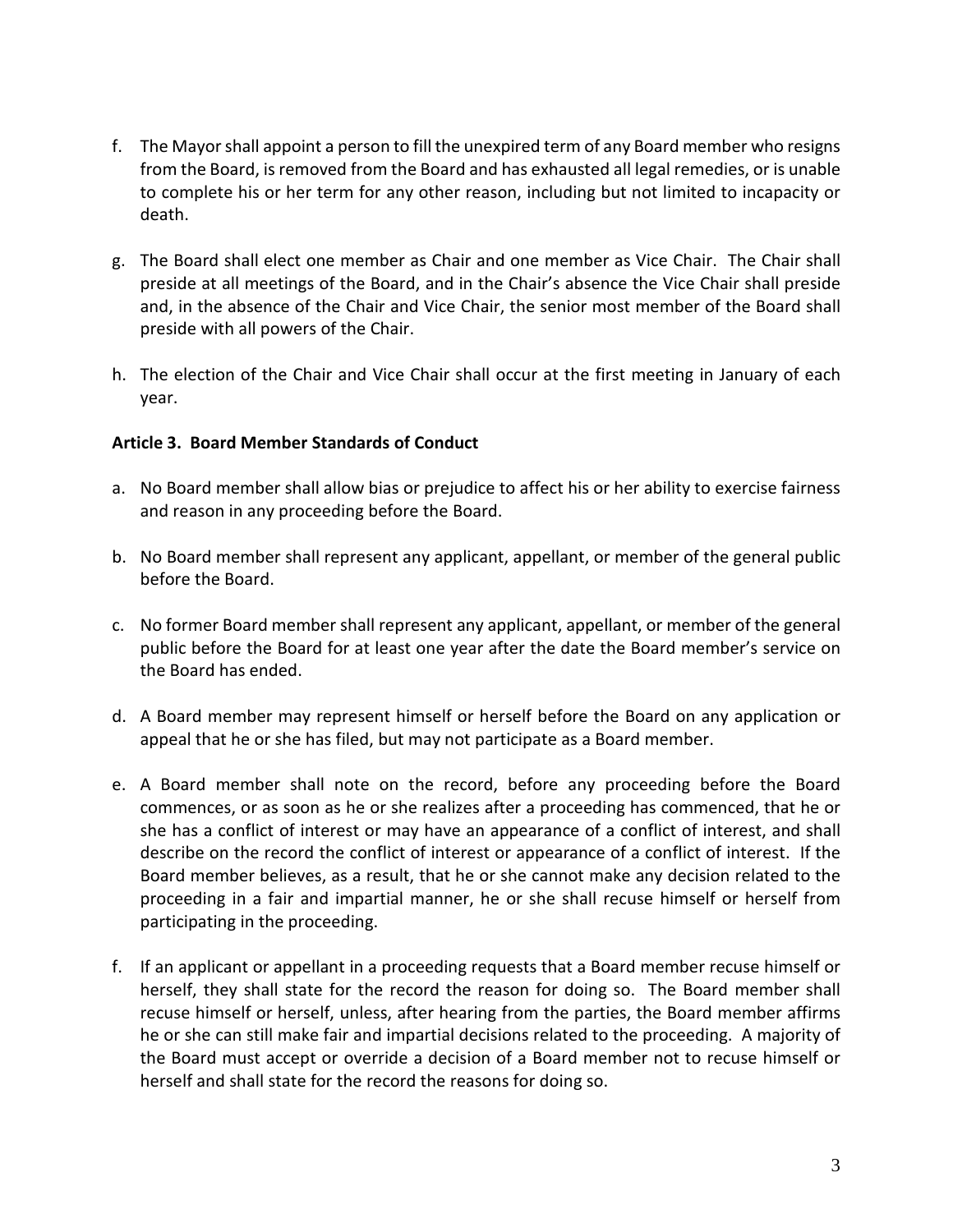- g. A Board member shall note and describe on the record of a proceeding any off-the-record, ex-parte, attempt by an applicant, appellant or other party or an agent of an applicant, appellant or other party or any other individual, to influence the Board member in any manner related to the proceeding, including but not limited to the Board member's participation in deliberations or vote. The Board member may recuse himself or herself from participating in the proceeding if he or she believes that he or she cannot make fair and impartial decisions related to the proceeding. In the event of a recusal, the provisions of section j, below, shall apply if the recusal results in the failure of a quorum.
- h. A Board member may be removed through the procedure specified in the Code for:
	- incompetence;
	- misconduct;
	- chronic failure to attend meetings;
	- conviction of a misdemeanor bearing on character trait for honesty; or,
	- conviction of a felony.
- i. In the event of a removal, the Mayor's office shall provide the Board member with written notice of the factual basis for and grounds for removal and an opportunity for a public hearing before the City Council to contest the action. The City Council shall either affirm or deny the removal or deny the removal with reasonable conditions.
- j. If, during a hearing in a matter, because of recusal, removal or for any other reason, the Board no longer has a quorum, the proceeding shall be continued until there is a quorum. A Board member not present during all or part of a proceeding in which there is a failure of a quorum may participate when the proceeding is resumed, provided that the Board member has reviewed an audiotape or videotape of all of the testimony of record to date and has read all of the documentary evidence of record before the proceeding is resumed and places on the record at the resumption of the proceeding an affirmation that he or she has done so.

#### **Article 4. Initiation of Proceedings**

- a. Applications, appeals and other proceedings shall be initiated by filing with the Department of Planning and Zoning the appropriate application or other form provided by the Department and containing all information required by the City Code.
- b. The Director of Planning and Zoning shall determine when the process for initiating an application, appeal or other proceeding is complete.
- c. Each complete application, appeal or other proceeding shall be numbered serially and docketed and placed on the agenda for a public hearing in the order in which it was completed.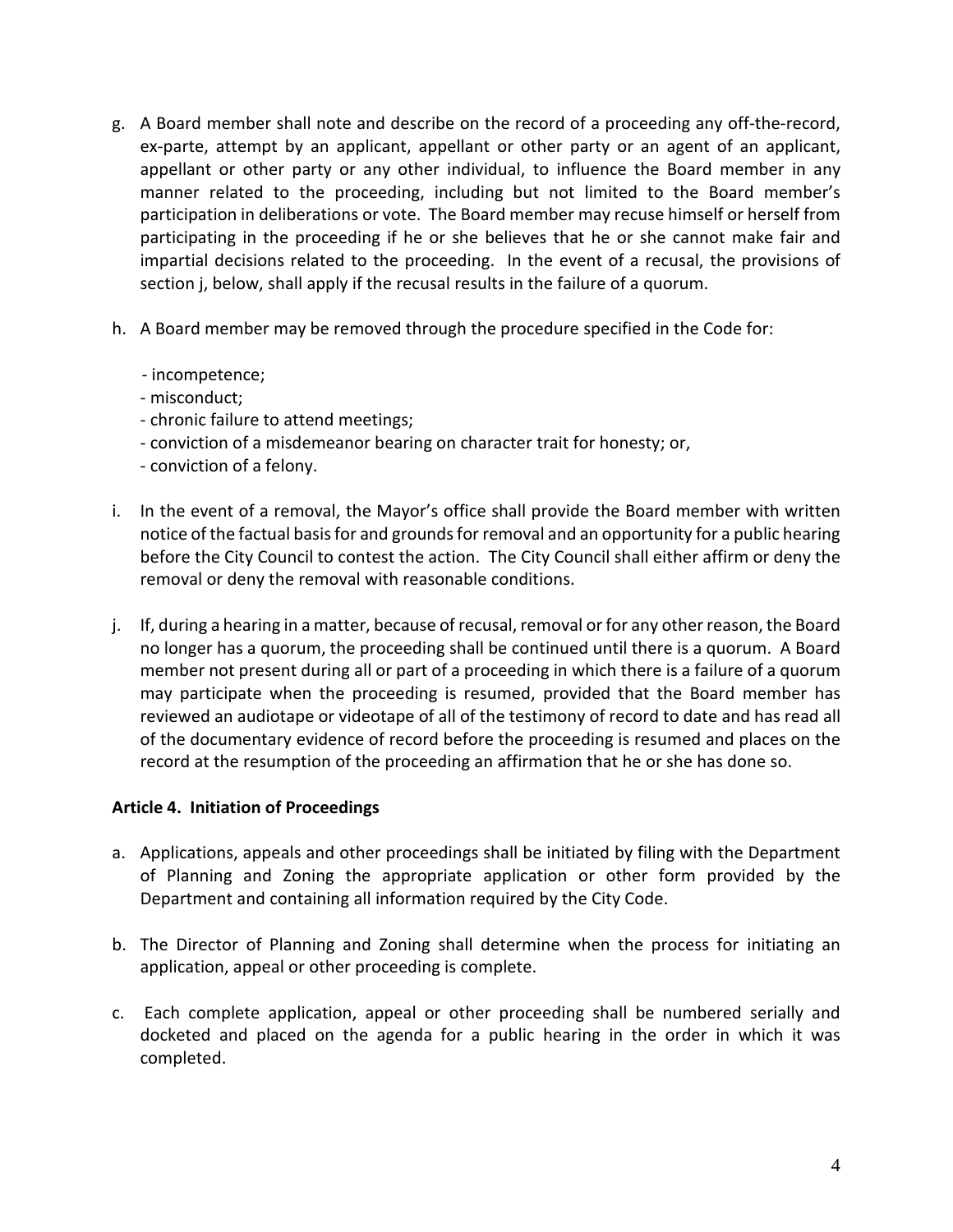- d. An applicant or appellant may withdraw an application or appeal, in whole or in part, at any time prior to the commencement of the public hearing on the application or appeal.
- e. Withdrawal of an application or appeal after a public hearing has commenced shall not be authorized by the Chair unless, in the discretion of the Chair, to do so would not cause significant prejudice to any person participating in the proceeding.
- f. Filing fees shall not be refunded in the event of a withdrawal of an application. However, fees paid for an appeal shall be refunded if the appeal is successful, in whole or in part, or fifty percent refunded if the appeal is withdrawn by the applicant prior to the hearing.
- g. In the case of a withdrawal of an application, the Department of Planning and Zoning shall not accept for filing a new application for the same project for at least 90 days after withdrawal. The Board may waive this provision for good cause shown.

# **Article 5. Conduct of Proceedings**

#### **5.1 General**

- a. All communications with the Board shall be made through an employee of the Department of Planning and Zoning designated as the liaison for the Board for each application or appeal. The employee so designated shall not be the employee with responsibility for the handling of the application, appeal or the matter within the Department.
- b. No applicant, appellant, other party or member of the public shall communicate directly with the Board or any member of the Board about a pending matter other than during a public hearing. This part b. does not apply to the Department's liaison to the Board.
- c. Arguments and offers of evidence on all applications and appeals shall take place at public hearings conducted during regular or specially scheduled meetings of the Board except for properly authenticated evidence attached to formal pleadings.
- d. The agenda for each Board meeting shall be prepared by the Department of Planning and Zoning, approved by the Chair and made available to the public at least 5 days before each meeting of the Board.
- e. The Chair may revise the agenda before and during each Board meeting in the interests of economy and expediency, unless to do so would cause significant prejudice to the applicant, appellant, other parties or members of the public. In so doing, the Chair may order that a hearing on any application or appeal be placed out of chronological order of the filing.
- f. The agenda for each Board meeting shall include:
- Roll Call;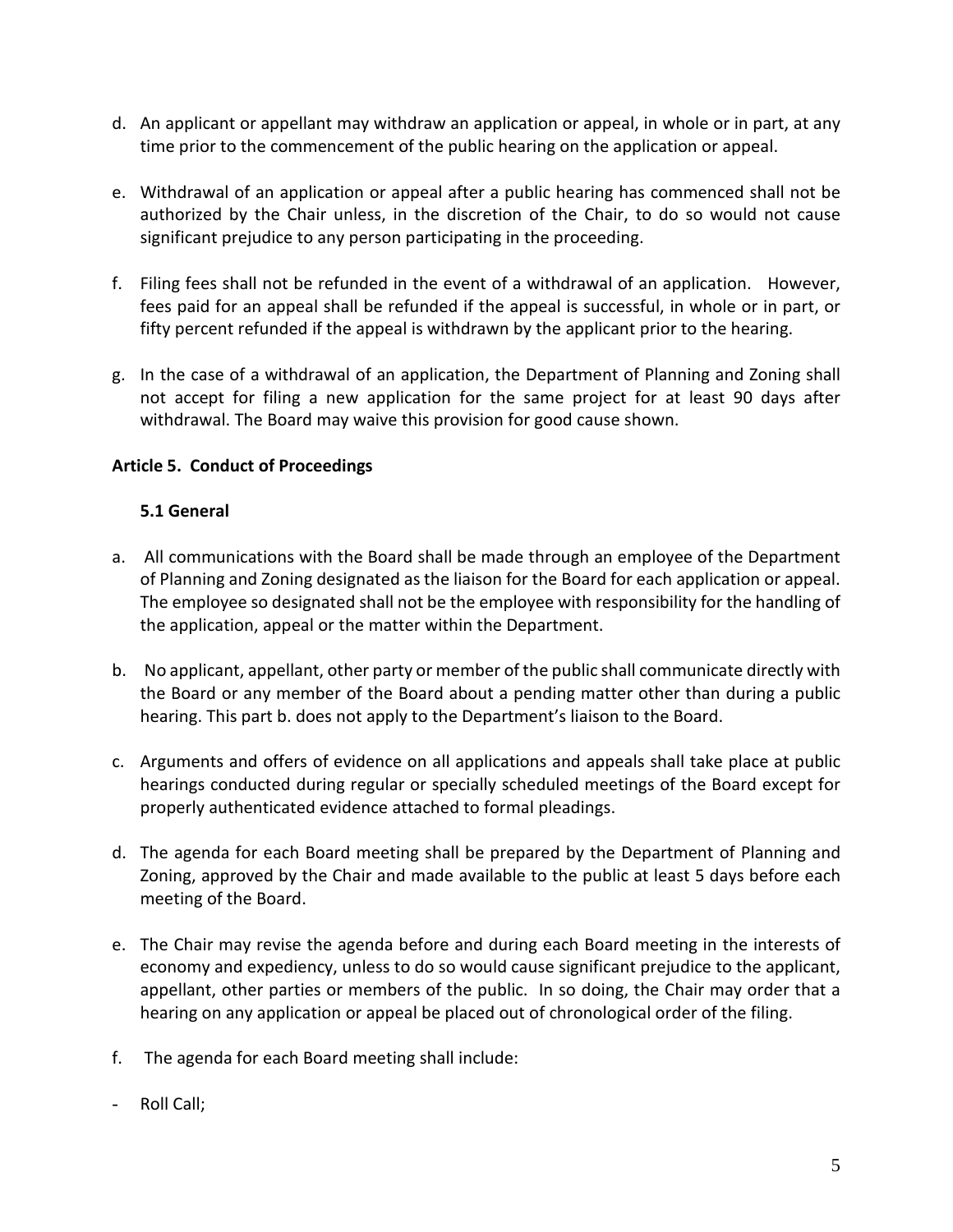- Declaration of quorum;
- Review of agenda;
- Public hearings on applications and appeals;
- New business;
- Old business;
- Approval of minutes;
- Deliberations;
- Signing Opinions and Orders;
- Adjournment.
- g. All meetings of the Board, except those meetings allowed by the Code to be closed, shall be open to the public. As permitted by the Code, any member of the Board may request that the Board meet in closed session. Notice of the closed session shall be given at least ten days in advance of the closed session.
- h. Three members of the Board shall constitute a quorum for the conduct of business before the Board.
- i. A public hearing shall be recorded by audio or video recording.
- j. The Chair shall regulate the course of a public hearing.
- k. The Chair shall administer an oath or affirmation of truthfulness to each witness who provides testimonial or documentary evidence.
- l. The Chair may take any other lawful action during the course of a public hearing.

#### **5.2 Parties, Representation and Standards of Conduct**

- a. The parties to an application or appeal include the Department of Planning and Zoning, the applicant and the appellant. An opponent, petitioner or objector who files with the Department of Planning and Zoning a notice of appearance and whose participation is approved by the Chair shall also be treated as a party. The notice of appearance shall state the name, address, telephone number and email address of the putative party, whether they are represented by counsel or an agent, and a statement of their interest in the case. The alderperson for the ward in which the property which is the subject of an application or appeal shall also be extended the rights of a party to participate in a hearing. This rule does not expand legal standing to those who do not have it under law.
- b. A party may be represented before the Board by an attorney or other agent who has filed with the Department of Planning and Zoning a form provided by the Department indicating the party or parties whom he or she represents, his or her name, address, email address, and telephone number.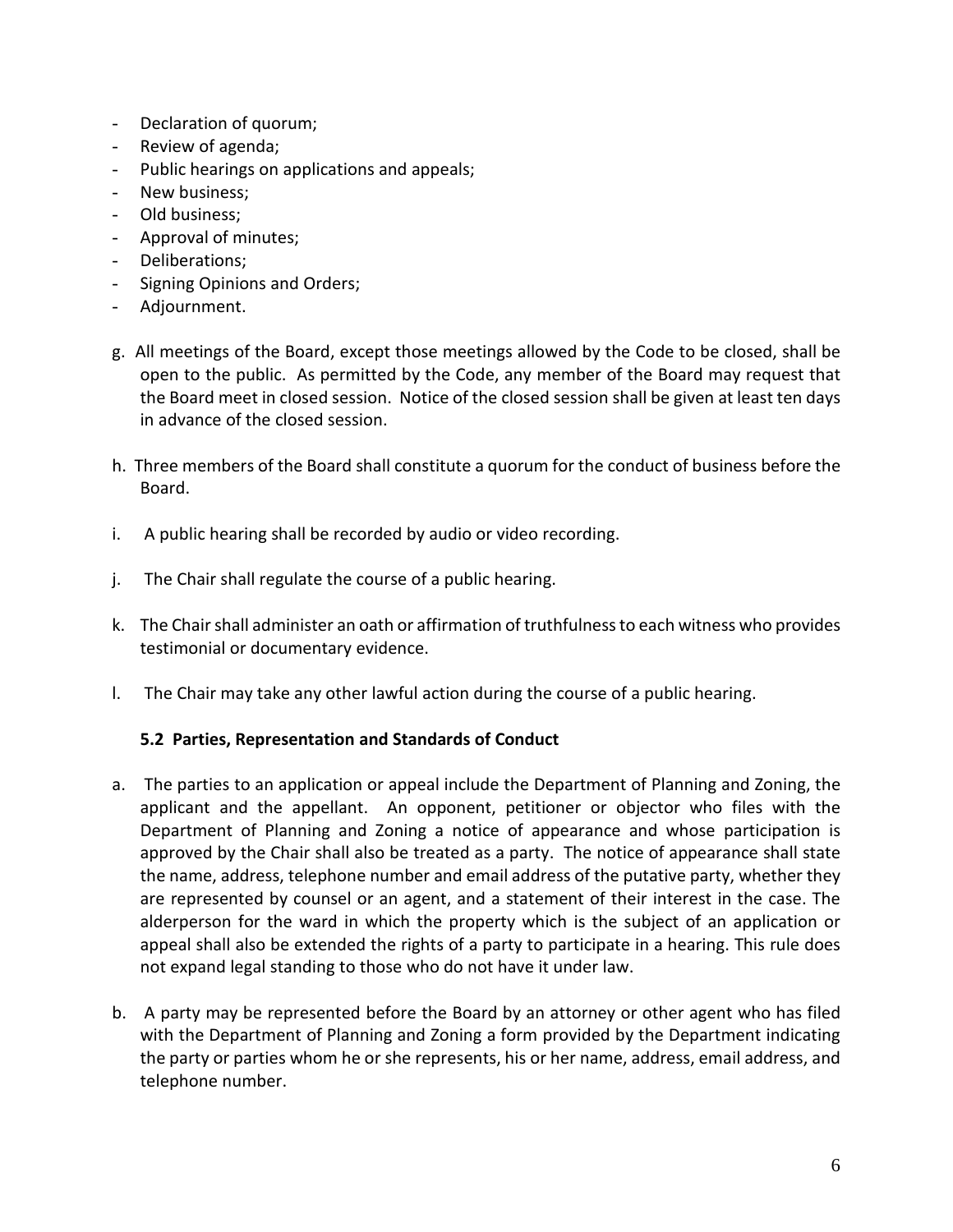c. Every party appearing before the Board, their attorneys and agents, shall, prior to any hearing before the Board, review these Rules. The failure of a party, their agent or attorney, to comply with these Rules or to intentionally delay or obstruct the determination of the case, may result in the imposition of sanctions by the Chair, including but not limited to the adverse determination of their application or appeal and a prohibition from appearing before the Board in the future.

#### **5.3 Deliberations**

- a. The Chair shall call for deliberations in accordance with the order for procedure or, in an uncontested hearing, the Chair may immediately call for deliberations and a vote on the application.
- b. An alternate member of the Board may participate in deliberations in a case, if he or she has heard or reviewed all of the evidence and arguments, but shall not vote unless fewer than five regular members vote in the case.

#### **5.4 Continuances**

- a. At the request of a party or a member of the Board, for good cause shown, the Chair may continue a proceeding to the time of any regularly or specially scheduled meeting.
- b. If requested by any party or member of the Board, the Chair shall hear arguments in support of and opposition to a continuance. The determination of good cause shall take into account the gravity of the requestor's reasons for the request, previous requests for continuances, the hardship to other parties and the public and the schedules of the Board and its members.
- c. The Chair shall place on the record the reasons for granting or denying a continuance and shall set a date for a resumption of a proceeding at the time of any grant of a continuance.

#### **5.5 Motions**

- a. The Chair shall rule on motions at a time that the Chair considers proper. Before ruling, the Chair may allow oral argument, admit evidence if permitted by the standard of review and allow questions by Board members.
- b. Before granting a motion that would finally dispose of an application or appeal, the Chair shall conduct deliberations with the members of the Board hearing the case.

#### **5.6 Closure of the Record, Findings and Conclusions**

a. At the conclusion of the parties' presentations and public testimony, if any, the Chair shall close the record in the case.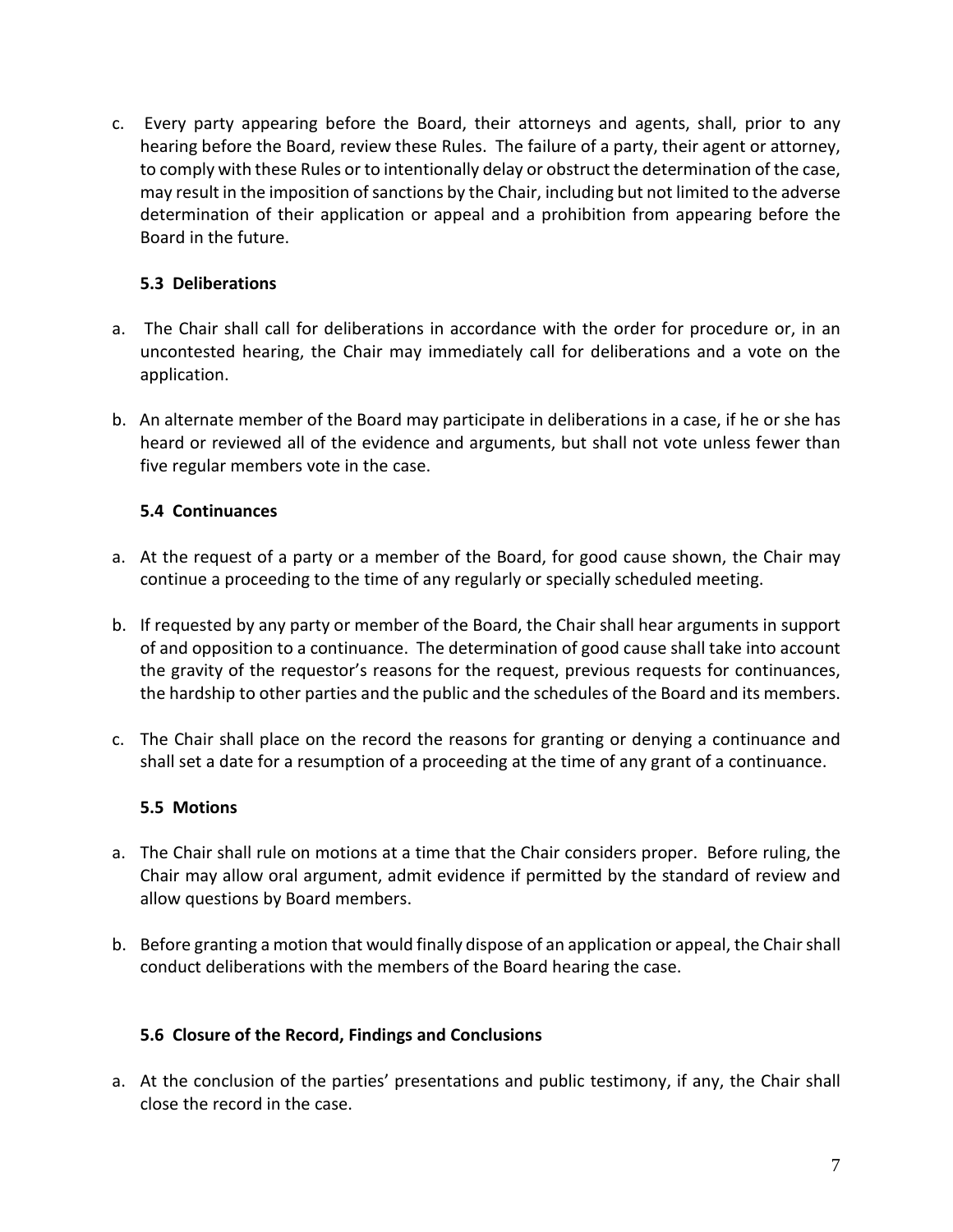- b. The Chair may permit the record to remain open for a reasonable period of time to allow for the receipt of specific evidentiary matters and responses thereto, which shall be filed within a time set by the Chair.
- c. Following closure of the record, no further evidence may be included in the record.
- d. The Chair may allow additional briefing or argument after the record has been closed and before deliberations and voting.
- e. After the close of evidence, the Chair may permit or request the parties to submit proposed findings of fact and/or conclusions of law, which shall be made part of the record. Such proposed findings and/or conclusions shall refer only to evidence admitted before the close of evidence.
- f. Any evidentiary materials presented to the Board after the close of evidence, including public comments, shall not be received in evidence.
- g. Any evidence submitted in connection with an application, appeal or other proceeding shall be marked in a manner determined by the Chair and shall be retained in the files of the Department of Planning and Zoning until the opportunity for judicial review of the Board's decision has passed.

#### **Article 6. Evidence**

#### **6.1 Discovery**

- a. There shall be no discovery or compulsory disclosure of information except as may be provided in this Article and in Article 7 and Article 8 below.
- b. Prior to a public hearing, any Board member may request information or documentation from the Department of Planning and Zoning prior to the commencement of any hearing before the Board. Each Board member who does so and receives information or documentation shall provide copies to other members of the Board and ask the Chair to admit the information or documentation into the record of a proceeding. The Chair shall permit time for the review of the information or documentation by the parties. The Chair shall admit the information or documentation into the record of the proceeding, subject to objections.
- c. After consultation with the Chair, the Department of Planning and Zoning shall notify those representatives of the public agency or agencies that should be represented and be prepared to testify and give evidence at a public hearing.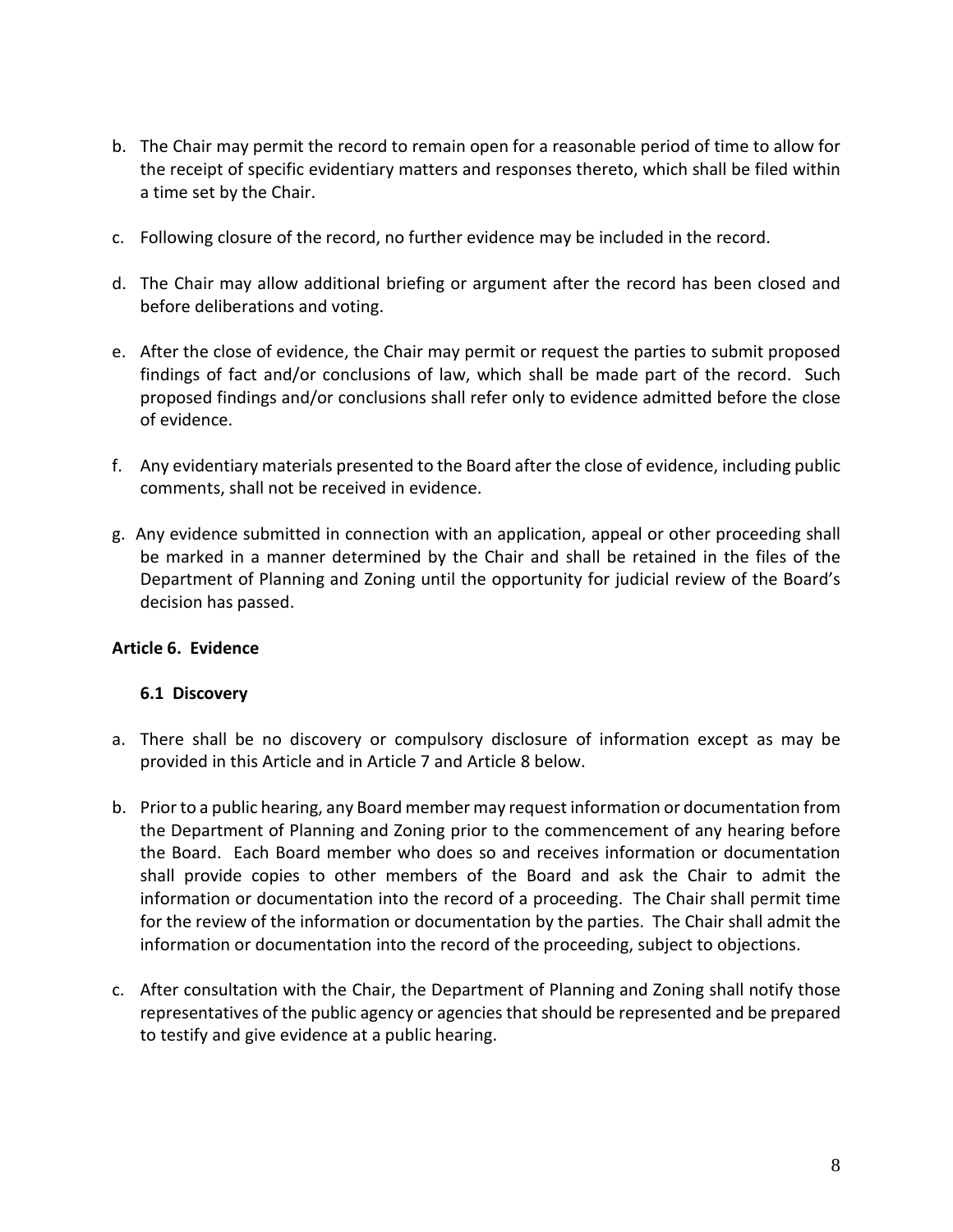#### **6.2 Presentation of Documentary and Demonstrative Evidence**

- a. The parties shall present documentary evidence in a format suitable for presentation at a public hearing, which allows an understanding of the issues relevant to the application or appeal and which depicts a contextual relationship between the property which isthe subject of the application and the surrounding neighborhood.
- b. All documents offered in evidence shall be marked as exhibits prior to being offered in evidence.
- c. The Chair shall admit evidence which possesses probative value commonly accepted by reasonable and prudent persons in the conduct of their affairs, give effect to the rules of privilege recognized by law, and may exclude incompetent, irrelevant, immaterial and unduly repetitious evidence.
- d. The Chair shall, exercising its discretion, relax the rules of evidence applicable to judicial proceeding.
- e. The Chair may place reasonable restrictions on the presentation of evidence and argument by the parties and the public including limiting the number of witnesses who may testify and the scope of their testimony and set time limits for testimony.

#### **6.3 Examination of Witnesses**

- a. Board members may question the parties and their witnesses and testifying members of the public.
- b. The Chair may call and examine witnesses and introduce documentary evidence into the record.
- c. The Chair may exclude incompetent, irrelevant, immaterial or unduly repetitious testimony and permit a witness to adopt the prior testimony of another witness.
- d. All witnesses are subject to cross examination by adverse parties and may be subject to redirect and recross examination as permitted by the Chair.

#### **6.4 Public Testimony**

a. Except in matters where the only question before the Board is a question of law, the Chair shall allow members of the public to present testimony and documentary evidence to the Board. Such evidence shall be given the weight it is due under the circumstances.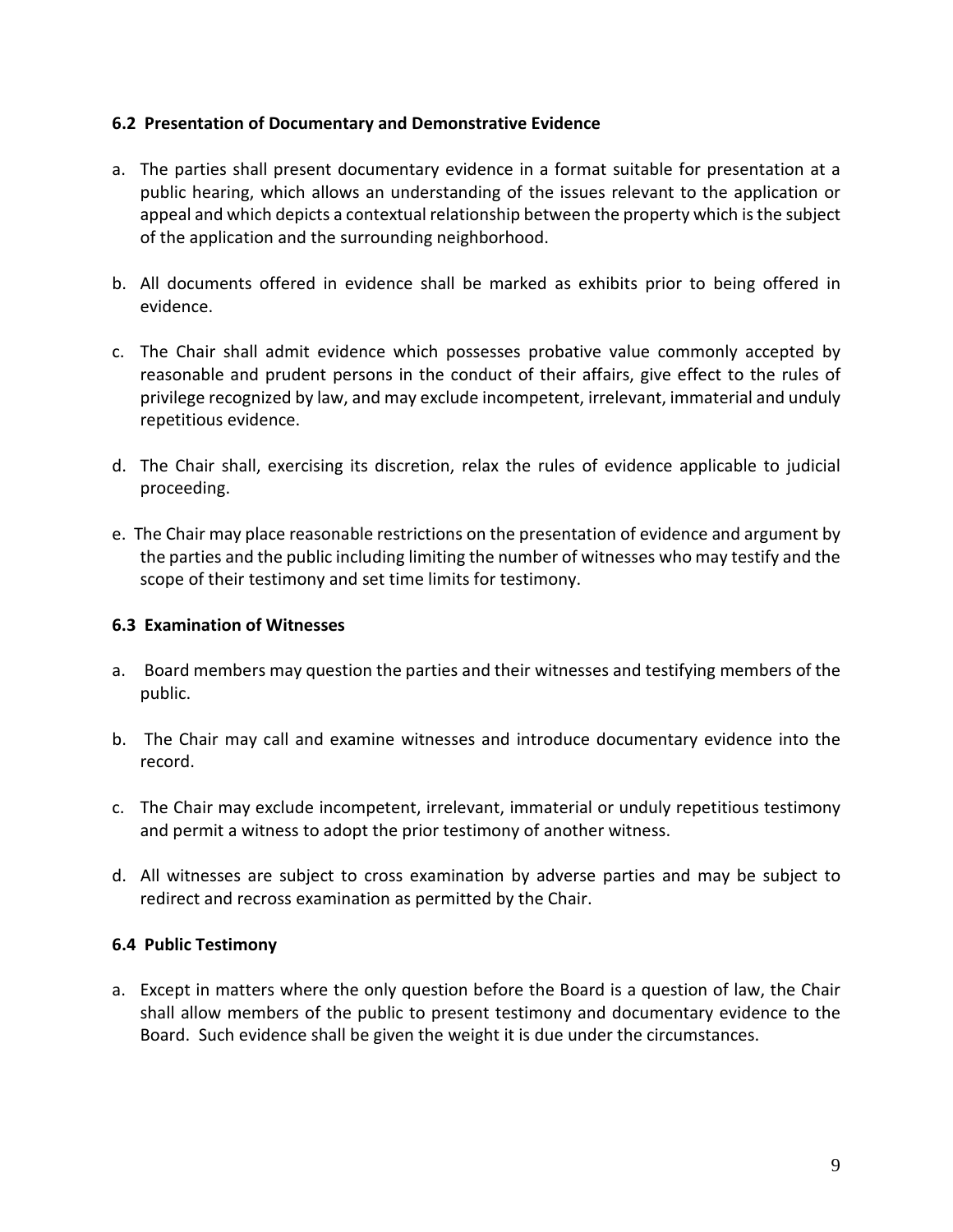- b. Members of the public shall indicate whether they testify on behalf of a party or other entity and, if requested by any Board member or party to the proceeding, shall provide documentation to that effect.
- c. The Chair may allow members of the public and the parties to ask questions of each other if the Chair believes that such questioning would be likely to result in the admission of relevant evidence.
- d. Any member of the public may submit written comments at any time prior to 12:00 noon on the day before the last session of the public hearing in a matter.
- e. Any member of the public who would like to provide written comments in support or opposition to an application before the Board shall make such statement on a form provided by the Department. The form shall contain the following:
- Name and address;
- Whether he or she supports or opposes the application;
- The address of the property that will be affected if the application is approved;
- The manner in which the property will be affected;
- The legal or economic interest that he or she has in the project that would be affected.

#### **6.5 Opinion Testimony**

- a. The Chair may accept opinion testimony from witnesses based on their personal knowledge of relevant matters. The Chair also may accept opinion testimony from persons with specialized training or experience in a particular field based on evidence admitted in the case or based on hypothetical situations where the Chair finds that the witness possesses relevant knowledge or experience and the testimony would be helpful in deciding the case. Board members may examine and the parties may cross examine such a witness regarding their qualifications.
- b. The Board does not formally qualify expert witnesses.

#### **6.6 Site Visits**

- a. The board may vote to visit a site which is the subject of a proceeding before the Board.
- b. Before a site visit, the Chair shall place on the record the following rules which shall be observed at a site visit.

1. Any applicant, appellant, other party or representative of any applicant, appellant or other party who does not intend to be present at a site visit shall place on the record of a proceeding a statement to that effect. Any such person who does not intend to attend a site visit may attend if circumstances change without notice to the Board or others.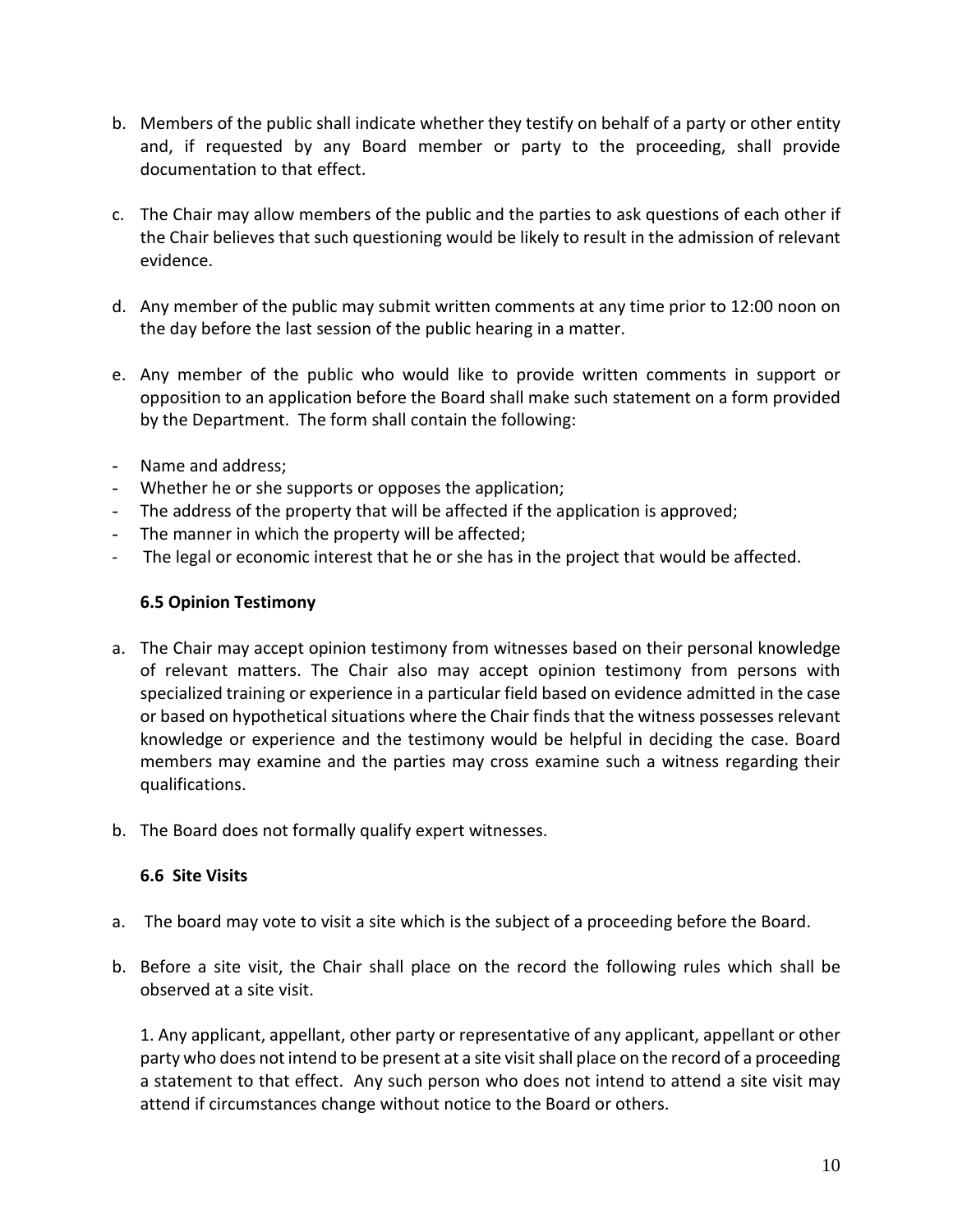2. All Board members, applicants, appellants, other parties and their attorneys or agents shall visit the site at the same time.

3. No testimony shall be taken during a site visit.

4. No discussions of the facts, applicable law and merits of the proceeding shall occur during a site visit.

c. When a proceeding resumes after a site visit, the Chair shall place on the record the fact that the site visit occurred, the persons present, observations made, and that no such testimony or discussions took place. The Chair shall allow Board members and parties to place their observations about the site visit on the record. The Board shall entertain any suggested corrections to the record of the site visit by those who were in attendance.

#### **Article 7. Rules Applicable to Hearings on Applications**

- a. The applicant shall have the burden of demonstrating by a preponderance of the evidence that each of the criteria applicable to the application as set forth in the Code has been satisfied.
- b. The order of presentation in such cases shall be:
- Introduction of the case by the Director;
- Presentation by the applicant;
- Cross examination by other parties;
- Redirect and recross examination as permitted by the Chair;
- Presentations by opposing parties;
- Cross, redirect and recross examination;
- Public testimony;
- Rebuttal;
- Recommendation of the Director.
- c. Unless otherwise provided in a scheduling order, at least fourteen days prior to a scheduled hearing, the Director shall provide to the Board, the applicant and any other party a copy of his/her recommendation with exhibits.
- d. Unless otherwise provided in a scheduling order, at least seven days prior to a scheduled hearing the applicant and any opposing parties shall provide to the Board and the other parties a list of witnesses that they intend to call at the hearing, a summary of proposed testimony and list of exhibits to be offered at the hearing.
- e. The offer of documentary or testimonial evidence by any party that has not been disclosed as required by these rules may be admitted into the record of the proceeding if, in the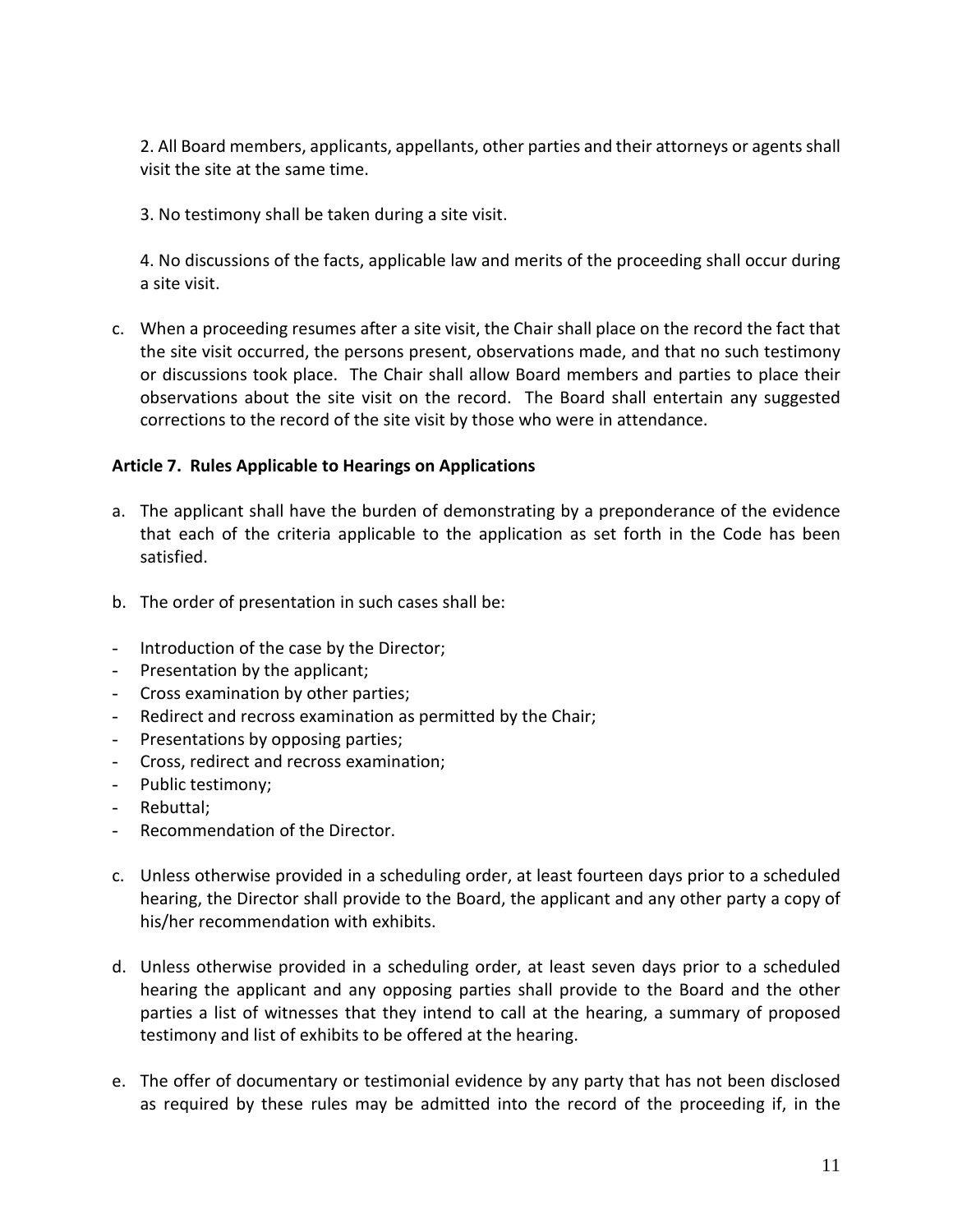discretion of the Chair, to do so would not cause significant prejudice to any person participating in the proceeding.

#### **Article 8. Rules Applicable to Hearing on Appeals**

- a. Appeals of a determination of the Director shall be based on a review of the record before the Director at the time of the determination. The appellant shall have the burden of demonstrating by a preponderance of the evidence that the determination of the Director should be set aside for one or more of the reasons referred to in the City Code.
- b. Generally, appeals will be decided without reference to evidence outside the record unlessthe Chair determines that the admission of additional evidence is necessary to a fair understanding of the basis for the Director's determination and not unreasonably prejudicial to the interests of other parties or the public.
- c. The order of presentation in public hearings on appeals shall be:
- Presentation by the Director;
- Presentation by the appellants;
- Presentation by the applicants;
- Presentation by any other party;
- Public testimony, if any;
- Rebuttal by parties to public comments
- d. Unless otherwise provided in a scheduling order entered in a particular case, the Director shall provide to the Board and each party within 15 days after the filing of an application for appeal a report summarizing the basis for his or her determination and attaching copies of any documents or other evidence he or she relies upon in making the determination. This shall constitute the record for the appeal. Should the applicant, appellant or any other party propose to offer any evidence beyond that contained in the record, they shall provide to the Board and each party at least 15 days before any scheduled hearing a list of witnesses, including expert witnesses, a summary of the proposed testimony and a list of documentary exhibits to be offered at the hearing. The party offering such evidence shall explain in writing why such evidence is appropriate. No such evidence shall be offered at the hearing without the prior approval of the Chair.

#### **Article 9. Voting and Decisions**

a. The Board shall conduct deliberations and vote no later than 40 days after the conclusion of the public hearing on an appeal and 45 days after the conclusion of the public hearing on an application unless the Chair determines that cause exists to extend that time.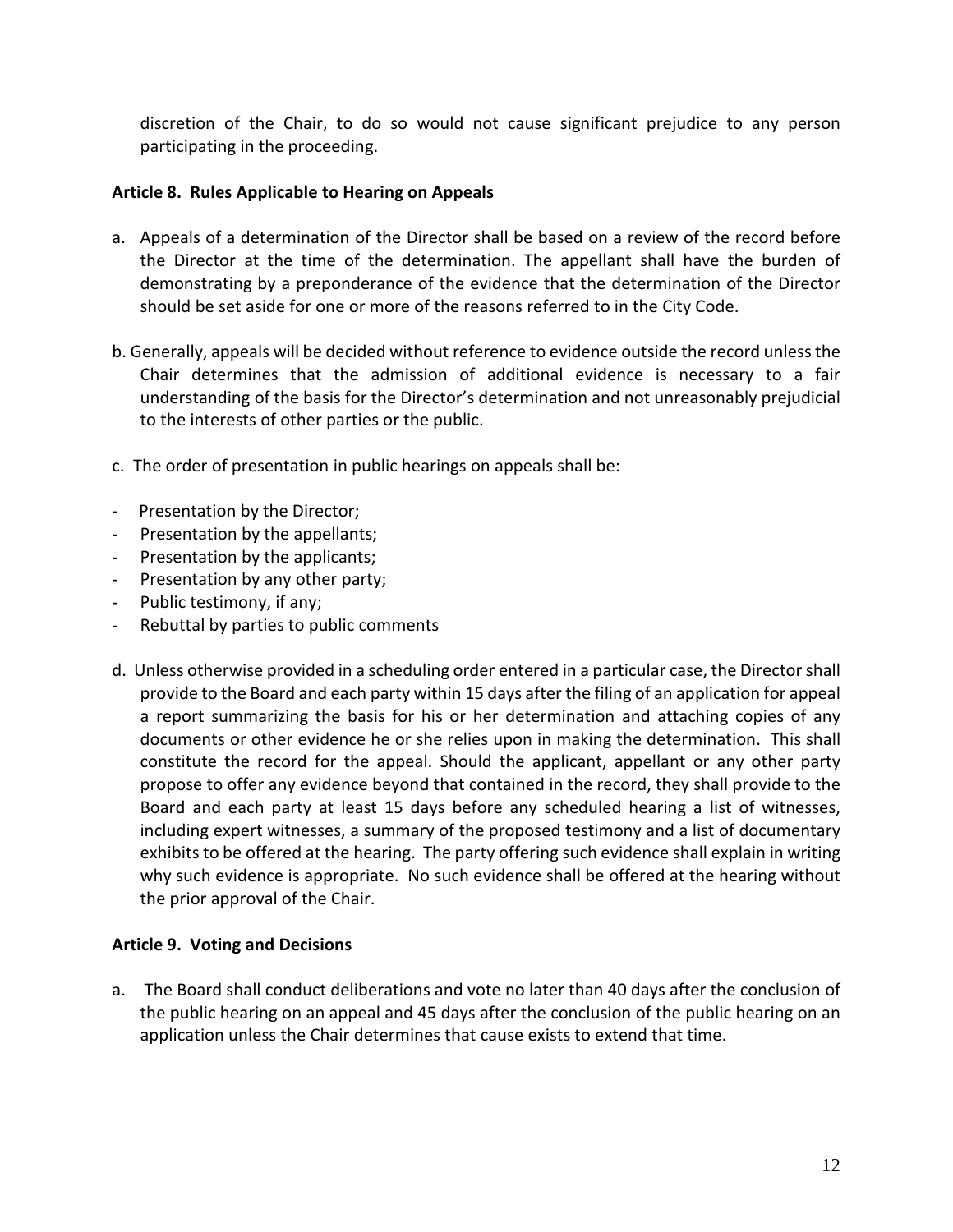- b. The Board shall adopt a written decision within 60 days after a vote of the Board, unless the Chair determines that cause exists to extend that time. Any Board member may write or join in a dissenting opinion.
- c. The vote of at least a majority of the members of the Board hearing an application or appeal is necessary to support a decision.

#### **Article 10. Reconsideration**

- a. An applicant, appellant or other party may file a motion for reconsideration of a final decision of the Board.
- b. A motion for reconsideration shall be filed with the Department of Planning and Zoning no later that 10 days after issuance of the written decision of the Board.
- c. A motion for reconsideration shall state specifically the grounds in support of the motion.
- d. A motion for reconsideration shall be served upon the other parties to the case.
- e. A party opposing a motion for reconsideration shall file a written response no later than 7 days after service of the motion.
- f. Notice of a motion for reconsideration shall be given to the public in accordance with the requirements for notice of an original application or appeal.
- g. No evidence not of record at an original hearing shall be considered by the Board on reconsideration, unless the Chair determines that the new evidence could not reasonably have been presented at the original hearing.
- h. The Board, on its own motion made not later than 10 days following the issuance of the written decision, may decide to reconsider a vote on an application or appeal.
- i. No Board member shall vote on a motion for reconsideration unless the Board member participated in and voted on the original decision.
- j. Unless the Chair orders otherwise, neither the filing nor granting of a motion for reconsideration shall automatically stay the effect of a final decision.

#### **Article 11. Amendment**

a. The Board may amend these Rules at any regular or special meeting of the Board, provided that the proposed amendment has been submitted in writing and has been placed on the agenda for public hearing.